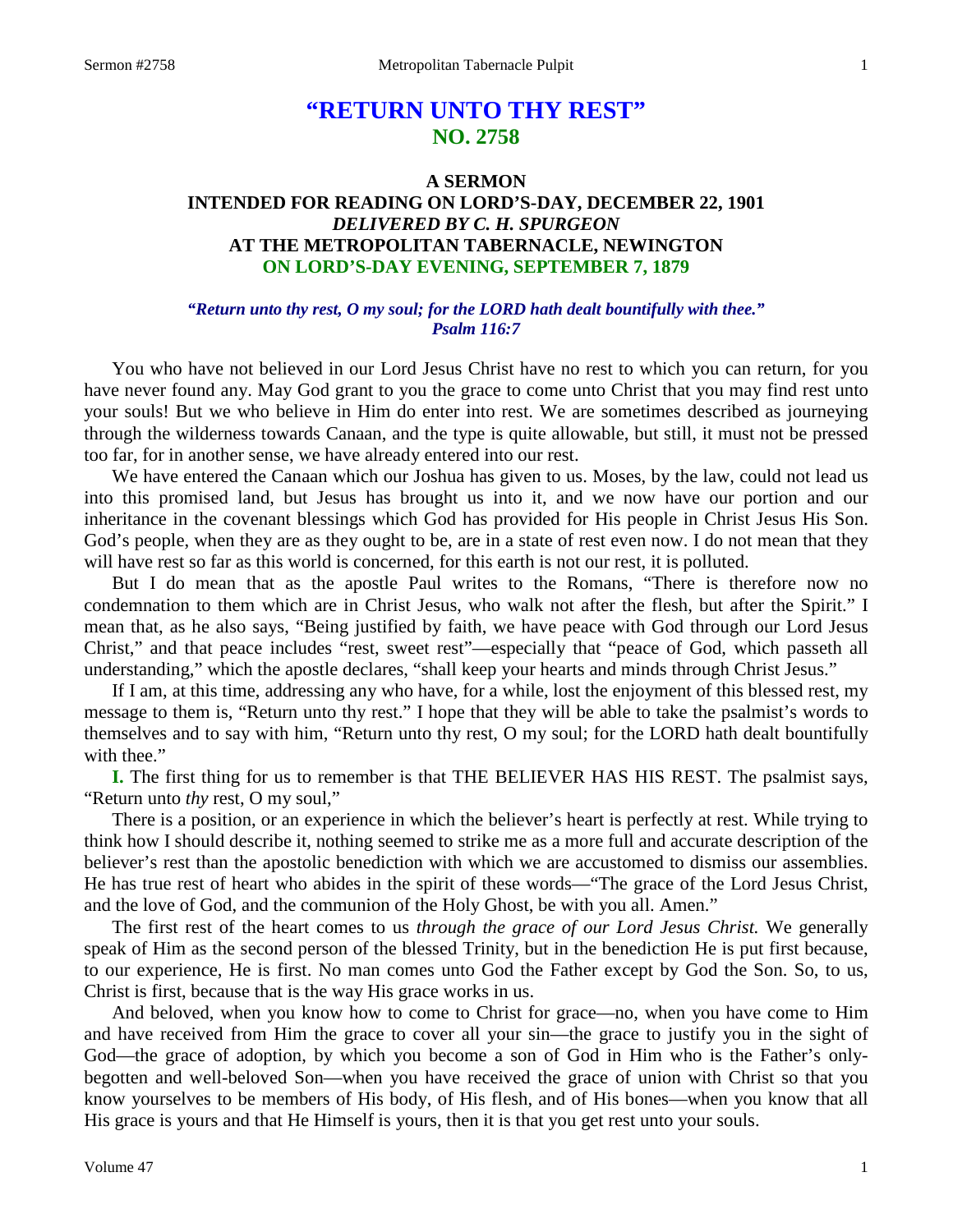Sin cannot any longer disturb you, for it is drowned in the Red Sea of His atoning sacrifice. Your necessities cannot distress you, for they are all supplied by God "according to his riches in glory by Christ Jesus." Nothing need perplex, or afflict, or worry you any more. All the troubles of thought are ended as you believe what your Lord tells you.

All the cravings of your heart are satisfied as you take Him to be the Beloved of your soul. All the struggles of your conscience are ended as Christ brings to you peace and rest forever concerning all your sin. In fact, as soon as you come to Him, He gives you, through His abundant grace, rest about everything.

This, then, is the first rest of the believer which comes to Him through the grace of our Lord and Savior, Jesus Christ.

There is a further rest for us who believe and a very sweet one. It is in *the love of God.* It comes to us when we hear such a gentle whisper as this, "I have loved thee with an everlasting love: therefore with lovingkindness have I drawn thee." Or this, "Since thou wast precious in my sight, thou hast been honourable, and I have loved thee: therefore will I give men for thee, and people for thy life."

Or this, "Fear not, for I have redeemed thee, I have called thee by thy name; thou art mine. When thou passest through the waters, I will be with thee; and through the rivers, they shall not overflow thee: when thou walkest through the fire: thou shalt not be burned; neither shall the flame kindle upon thee. For I am the LORD thy God, the Holy One of Israel, thy Saviour."

Oh, what blessed rest springs out of electing love and adopting love! What sweet rest we obtain from the assurance that God the Father and God the Son both love us, even as our Lord Jesus said to His disciples, "He that hath my commandments, and keepeth them, he it is that loveth me: and he that loveth me shall be loved of my Father, and I will love him, and will manifest myself to him." Thus is the love of God shed abroad in our hearts by the Holy Ghost which is given unto us.

This glorious fact gives us rest with regard to our position here. We cannot be troubled by affliction, because it is sent to us in love. We cannot be worried about the future, for all its concerns are in the hands of the God of love. We no longer harbor doubt and mistrust, for we know that "God is love." O dear friends, when you once come to really know the love of God, it will give you wondrous rest!

You will feel that He never smote a child of His except in love, that He never even frowned at one of His children except in love, and that He never was angry with one of His children except in love. And love, perhaps, never rises to a greater climax of affection than when it is forced to show its anger and so uses the rod more to its own pain than to the suffering of those who feel it.

Beloved, I trust that each one of you who believes in Jesus, knows what that rest of heart is which enables you to say, "My God, my Father, You can do nothing to me but what infinite love dictates, for I know that You love me even as You love Your firstborn and only-begotten Son."

The third rest of the believer is *in the communion of the Holy Ghost.* O beloved, this is the truest rest of the soul—so far as your actual experience is concerned—when the Holy Spirit comes and takes complete possession of you, so that your will does not any longer struggle against the will of God, but sweetly yields to its control—your desires no longer wander, but stay at home in full content and you give yourself up entirely to the divine indwelling, so that Christ dwells in you and you abide in Him by the power of His gracious Spirit.

Then that same blessed Spirit brings to your mind the deep things of God, which are full of rich comfort for the soul, and the precious things of the everlasting hills of the covenant of grace, which abound in all the blessings that you can possibly want between here and heaven, for it is the Holy Spirit's special office to be the Comforter of Christ's people—and He makes the soul either to sit still at the feet of Jesus, to listen to His gracious words, or else to run with cheerful, yet restful alacrity on His errands, for there is such a thing as rest in running in His holy service.

Now, dear friend, if you have these three things—the grace of our Lord Jesus Christ, the love of God, and the communion of the Holy Ghost—I am sure I need not stay to prove to you that in your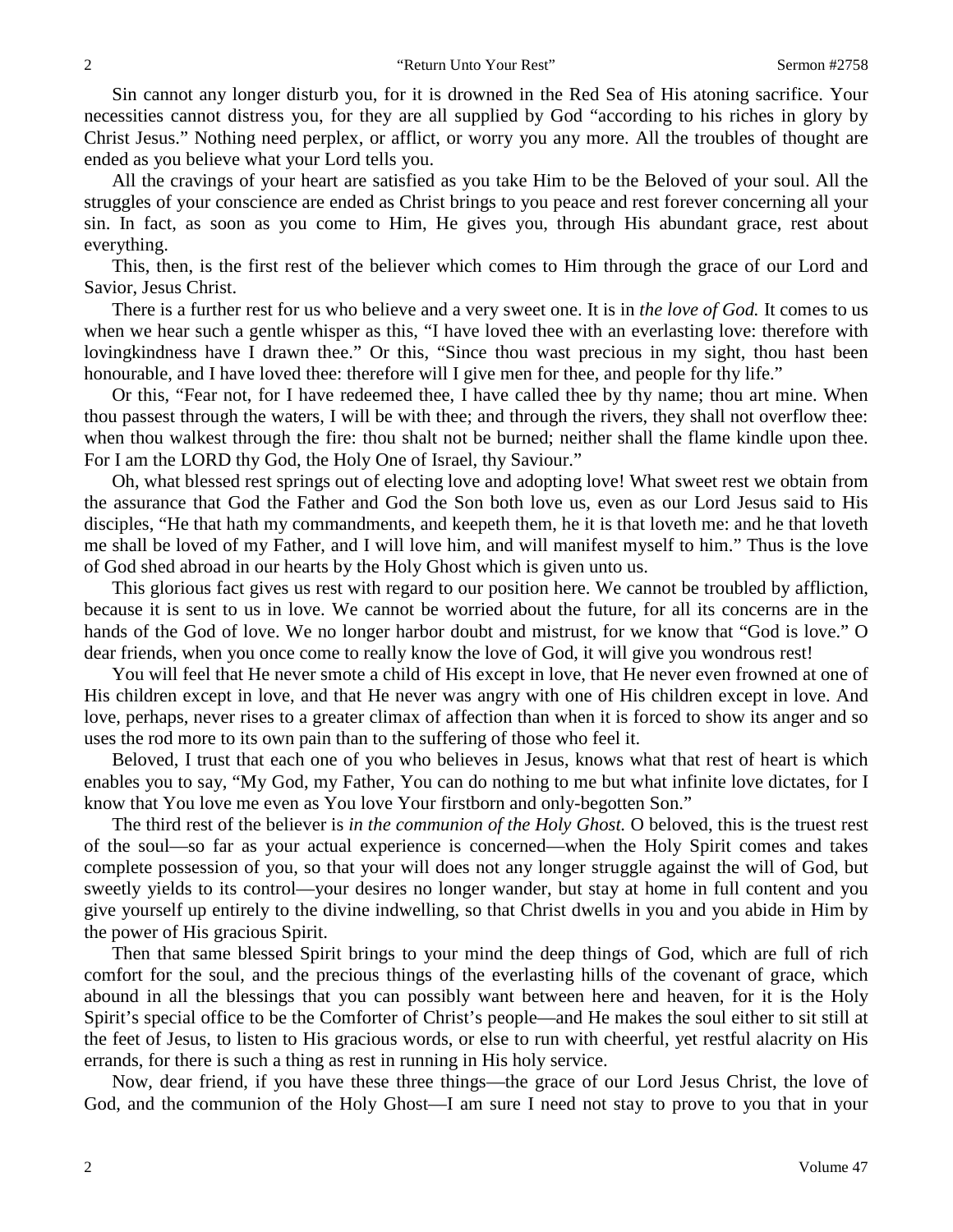experience you have realized what it is to enjoy rest for your soul. Do you all know what it is thus to rest in the Lord?

I thank God that I do. I feel, specially at certain times, that I could not ask the Lord for anything more than He has given me. I could not wish anything altered, I could not desire to be in any other state—nay, I do not even wish to be in heaven at such times as those to which I am referring. When I sit down beneath His shadow with great delight and His banner over me is love, and His fruit is sweet unto my taste, it is a little nether heaven—the vestibule of the palace of the great King. Many of you must know what this rest is—I feel sure that you do.

**II.** This fact makes it rather sad work to turn to the second division of my subject, which is that SOMETIMES, THE BELIEVER LEAVES THAT REST.

He should not do so—it is most grievous that he does but alas! he does, as many of us are only too well aware by painful personal experience.

Sometimes, he leaves it *through affliction* and especially if that affliction comes from man. The psalmist tells us that in his haste, he said, "All men are liars." Perhaps he said some other naughty things for which he was sorry afterwards. It is not always easy to be calm and prudent when you are provoked—and to be quite restful when everybody speaks ill of you or tries to lay traps to catch you.

But the child of God should so try to master himself that all the dogs that bark can no more disturb him than the baying of a hound would turn the moon out of her nightly course. Happy and blessed is that man whose heart is fixed so that he can sing and give praise even though his adversary is all the while speaking bitterly against him.

Yet the flesh is very frail, and aches and pains of body as well as cruel slanders against the character will sometimes turn the Christian aside from his restful state. He is not quiet and calm. He is in a hurry, the leisure of his heart is broken, and he is in great confusion. God save us from getting into such a sorrowful condition as that! For, if we had more confidence in our God, we should have less confusion in our own experience. We should be much more restful if we did but do our God the justice of trusting Him at all times, for He can never fail us.

I have known some Christians to be driven from their restful state *through a want of submission to the divine will.* O dear friends, when you have been in sharp trials, when things have gone awry with you, and especially, if some beloved object of your heart's affection is taken from you, then you have had a quarrel with your God!

It is a very sad thing that we should ever differ from infinite love, or think that we know better than eternal wisdom, or begin to suspect the grace of the Most High. It is sorrowful that this should ever be the case with any of us, and we cannot, without many tears, confess that we have sometimes had a dispute with God about what He has been doing with us. And then, of course, we could not rest, for in addition to our other sorrows, our wise and loving Father chastised us for our naughtiness. He would not spare us for all our crying, but He went on with His own designs concerning us even while we were so willful and rebellious.

Perhaps He even chastened us more because of that rebellion. We may be sure that we shall never truly rest in the Lord while we have a stubborn will. Until every desire learns to lay its head on Christ's bosom and is fully satisfied with Him, we shall never be at perfect peace. There is, for each one of us, a modified agony and bloody sweat until, like our Lord, we can truthfully say to our Heavenly Father, "Not my will, but thine be done" That want of submission to God lies at the root of half our unrest. We must submit to Him—it would be well for us if we did so at once.

Some Christians lose their rest through want of contentment. They are very happy in their present condition, for God has greatly blessed them, but their eye catches sight of a Christian who is better off than they are, and straightway, they want to have as much as he has. They are not quite so well dressed as that brother is and they wish that they were. Their wife and family do not look, as the world says, quite so "respectable" as his, and sometimes in their folly, they will throw themselves out of a happy position in life, where they have the privileges of the means of grace, and go into a state of spiritual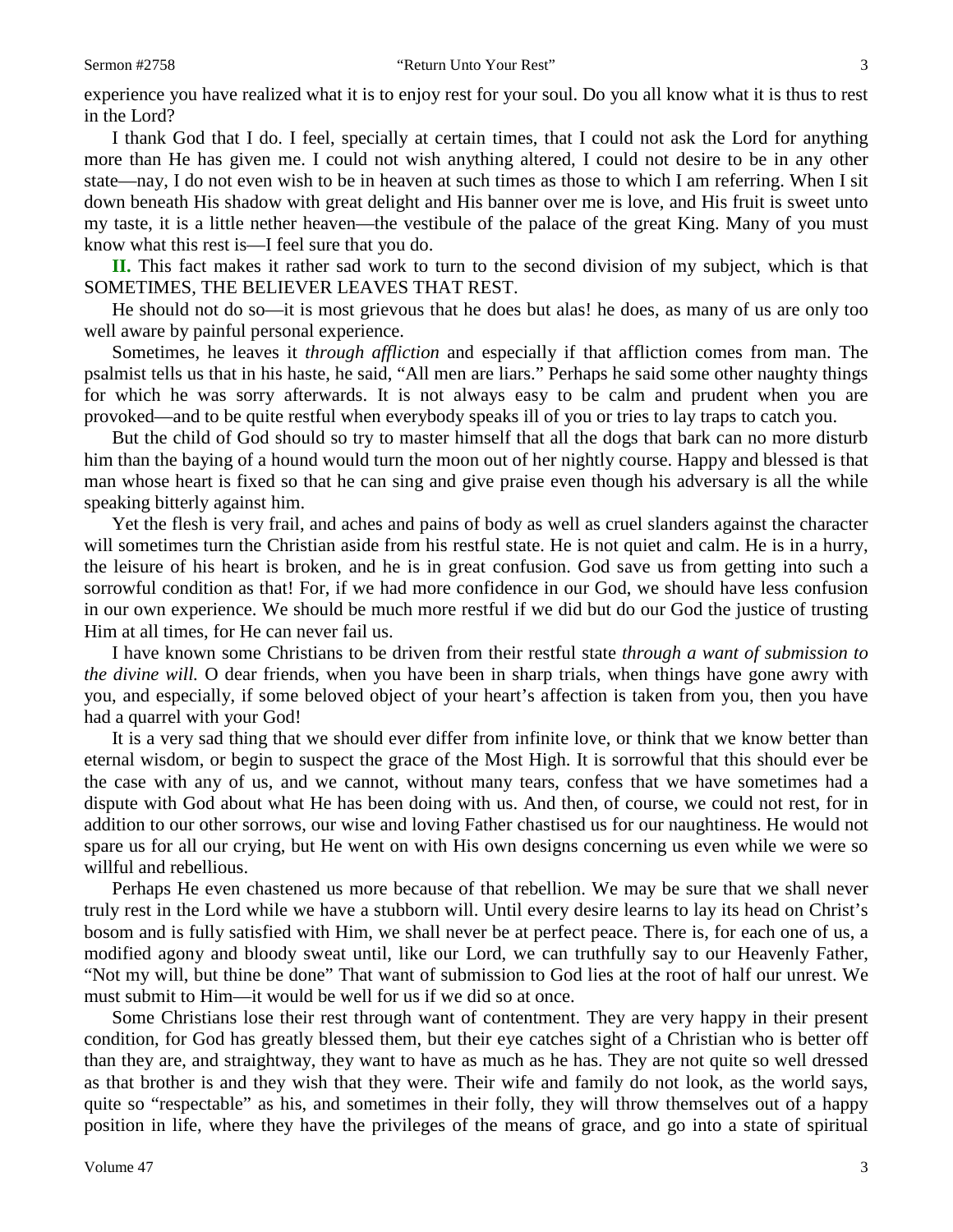starvation just for the sake of being a little better-off in temporal things, which is both foolish and wrong.

Now, until we are perfectly content with what the Lord appoints for us, we shall not have rest unto our souls. Until we can honestly say,—

> *"To Thy will I leave the rest, Grant me but this one request, Both in life and death to prove Tokens of Thy special love;"*

we shall never know what it is to enjoy full rest of heart.

I fear that there are many Christians who lose their rest in another way, namely, *through the world's joys.* Have you ever been with a party of friends where there has been a great deal of mirth and very little grace? If so, have you not felt, when you got home, that you could not pray as you were wont to do?

Sometimes you have been taking your recreation properly enough, but you have not carried Christ with you as you should have done—and you have found, after a while, that your rest has gone. Laughter and merriment may do you untold harm unless they are sanctified by the Word of God and prayer—if they are so sanctified, they may not cause us to leave our rest.

Frequently, too, Christian people lose their rest *through allowing some conscious sin.* For Christ and you will not long keep company with one another if you permit anything in your heart, or speech, or shop, or home, that is not according to His mind. His communion is with "the pure in heart: for they shall see God."

But if sin be knowingly harbored, communion with Christ will not be enjoyed. The old Puritan was right when he said, "Sinning will make thee leave off communing, or else communing will make thee leave off sinning," for the indulgence of any known sin is not compatible with a close walk with God. If, beloved, you and I get at a distance from God, if we follow Christ afar off, as Peter did, if we grow cold in heart, if we are neglectful of prayer, if the Word of God is not the subject of our constant study, if we get worldly and carnal like so many of our fellow Christians are, we shall soon find that the rest of our soul is gone.

It is a great mercy if you know when it is gone. It is a terrible thing to lose the joy of the Lord and the rest of your spirit, and yet to be hardly aware that it is so with you. There is a very simple simile of this state of things, but it is a useful one. You know that a hen, if she has some eggs under her, will keep on sitting. You may take half her eggs away, you may take three-fourths of them away—but she still keeps on sitting, for I suppose she cannot count.

Now, there are some Christians who are very much like that hen—they lose the most of their grace, yet they are just as happy as they were before. But beloved, your spiritual sense ought to be something much higher than the instinct of a poor silly bird. Your care of the divine grace entrusted to your charge ought to be something far superior to the care of a sitting hen over her eggs.

To lose a little grace is to lose a great deal. To miss even five minutes communion with Christ is to lack an incalculable blessing. Therefore brethren, if you have lost the blessed rest you once enjoyed, do not be satisfied to remain in that condition. Do not sing, with Cowper,—

> *"What peaceful hours I then enjoy'd, How sweet their memory still!"—*

unless you can also say with him,—

*"But now I find an aching void The world can never fill."*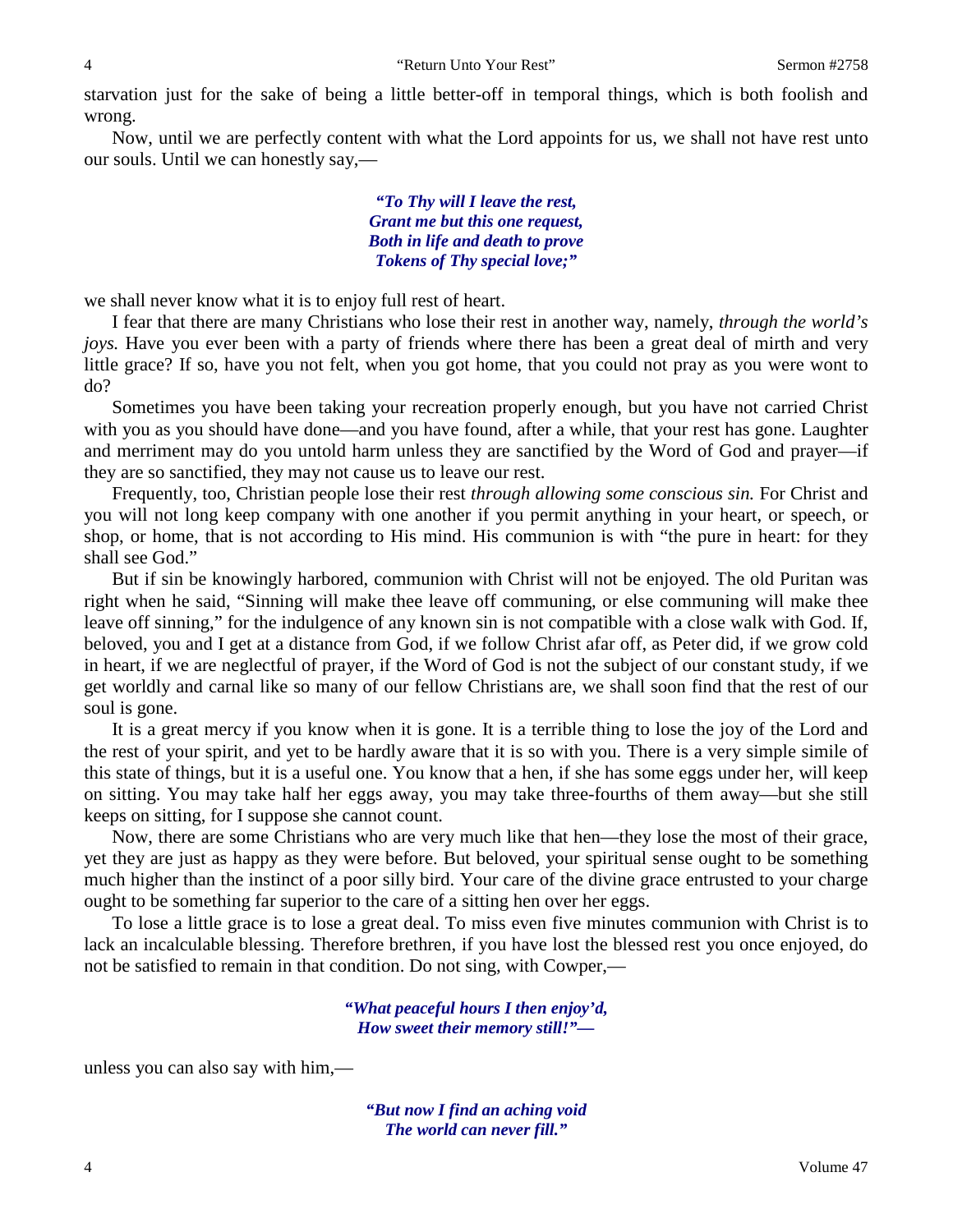Never be happy unless you are truly resting in Jesus.

**III.** That brings us to our third point, which is that THE BELIEVER, WHEN HE HAS GONE AWAY FROM HIS REST, SHOULD RETURN TO IT and the sooner he does so, the better.

Return at once, dear friends, if you have gone away from your rest. As Noah's dove came back to him, fly back to Christ, who is your Noah, your rest, for that is the meaning of the name.

And I would argue with you to come back, first, *because it is quite certain that you can never rest anywhere else.* A man, who knows not the Lord Jesus Christ, can find rest in many places—such rest as it is. Give him a large estate, abundance of money, and plenty of worldly friends, and you will find him quite content with those things.

Like the mole, which has its home in the earth, he will go and burrow and make his home there. An eagle cannot do that and you are one of God's eagles if you are a believer in Jesus Christ. Neither in wealth, nor in honor, nor in pleasure, nor in conjugal domestic comfort, can you ever find perfect rest. You have eaten the white bread of heaven, so your mouth is out of taste for the brown bread of earth. You might have been satisfied with the world if you had never known Christ, but you are spoilt for that now.

A countryman who has lived all his life in a lonely village where he never heard any music, might be charmed when he first listened to one of our street organs, but let him hear some of the sweet strains of true music, then the noise of the street organ jars upon his ears and he cannot endure it. So, beloved, your ears have been attuned to something better than the world's merriment, that can never satisfy you. To you there is only one rest—and you must come back to it.

Some of you backsliders have come in here tonight—you have not been here lately, and you have been trying to be happy and comfortable apart from God—but as surely as the Lord loves you, you will have to come back to Him, and the longer you stay away, the more bitter will be your weeping and lamentation when you do come back. Oh, that you would be wise and return at once, and never wander away again! You know too much, and you have felt too much, ever to rest except in Christ, so do not attempt it.

Further, *this unrest puts you out of order for everything.* I should like to put the question to you, who love the Lord, but are not perfectly at rest in Him—Does not your present state very much spoil your devotions? You cannot pray as you used to do when you had such a sweet sense of the love of God you know that you have not the power in prayer that you had—God does not hear you now as He once did. You used to run to Him with your request and come back with the favor you had asked of Him. But now you ask many times, yet you receive no reply. The reason is that you are walking contrary to Him and therefore He walks contrary to you.

Does not this want of restfulness also decrease your power of working for Christ? You cannot plead with a sinner as you used to do, you cannot speak to the anxious as you once did, for while your own soul is in the dark, although you may wish to give light to others, you feel that you cannot do it. If you really wish to serve the Lord effectively, you must have the joy of the Lord to be your strength.

Then, do you not think that *your want of rest is putting you into a state in which you are very liable to be tempted and to be overcome?* "The conies are but a feeble folk, yet make they their houses in the rocks." And they are very sensible conies to do so, for there are many beasts of prey to seek their lives, but they run into the rock and so they are safe.

If you are out of your Rock, you are, like the coney, exposed to danger—so run back again as quickly as you can. You are never so safe as when you dwell in the wounded side of Jesus, peacefully resting in the grace of our Lord Jesus Christ, the love of God, and the communion of the Holy Ghost.

There is one thing more that I must say to those of you who are not thus resting. That is, *this unrest can do no possible good.* I say this to myself as well as to you, for I, too, have sometimes erred in that way. I am ashamed to confess that it is so, for it ought not to have been the case, and I feel that I am more guilty than some of you in having done so.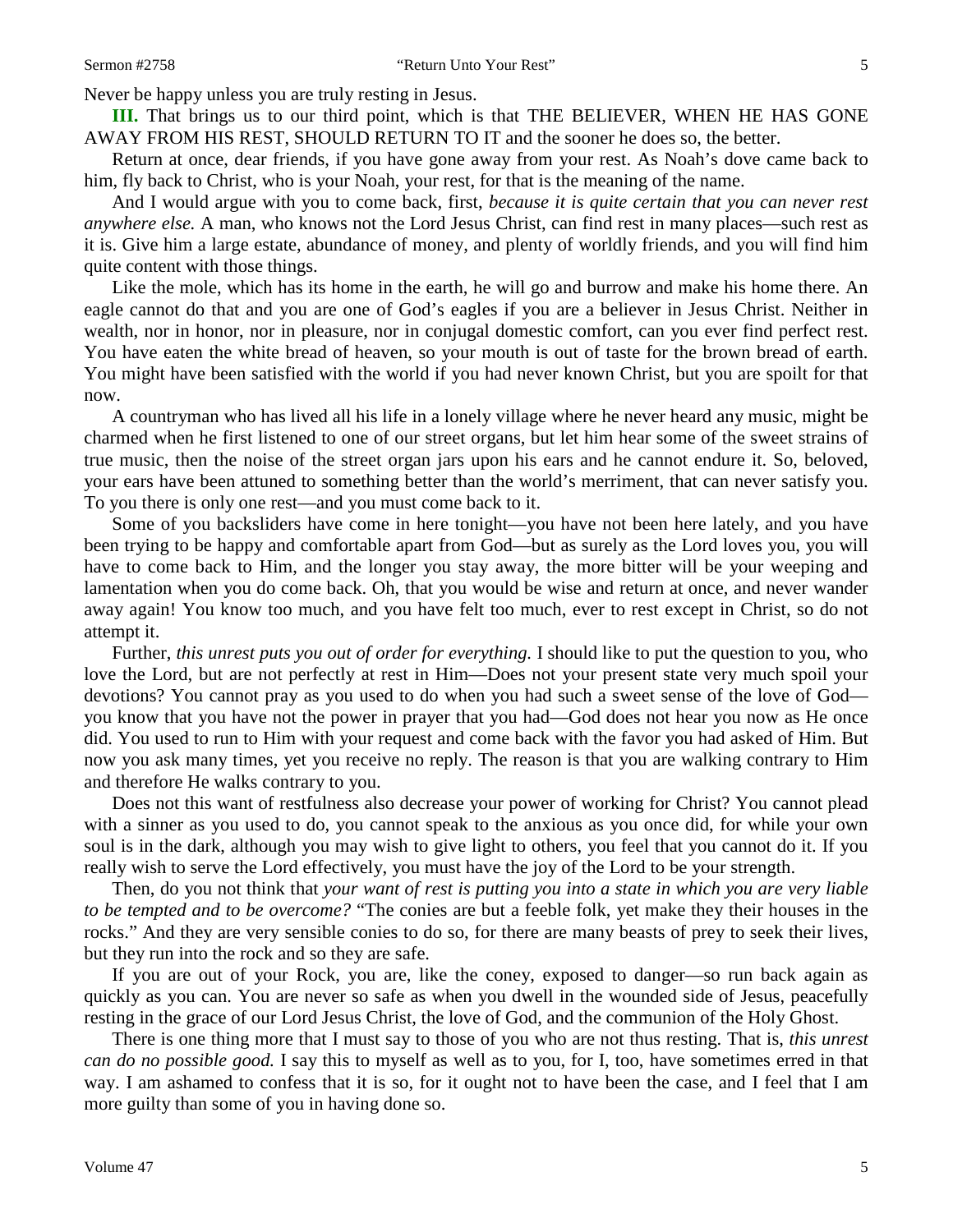But I never yet have found any good come of a state of unrest. When I have not rested in God about everything, I have never found things improve any the more for all my worrying. Suppose a farmer grumbles against God because the wheat is spoiling—does his grumbling save it? Suppose a tradesman begins quarrelling with God because business is dull—he will not bring one more customer to his shop by all his complaining.

No, there is no good in grumbling and no use in complaining. The very best thing that you can do for yourself is just to come back and rest in God and say, "It is the Lord, let Him do what seems good to Him. I have done all I can that was right for me to do, but I know that it is vain for me to rise up early, and sit up late, and eat the bread of carefulness, unless He is pleased to send the increase. So I leave it all with Him. I will not fret and worry any longer. I cannot improve matters if I do, so I will just leave everything in the Lord's hands."

That is a right decision, my brother, for the end of your heart's controversy will be the beginning of your heart's rest. So, "Rest in the LORD, and wait patiently for him." "Cast thy burden upon the LORD, and he shall sustain thee: he shall never suffer the righteous to be moved." "Delight thyself also in the LORD; and he shall give thee the desires of thine heart." But if you will be unbelieving, if you will rebel, and revolt against your God, you shall be smitten more and more, and no rest will come to you at all. So cry with the psalmist, "Return unto thy rest, O my soul" and not only say it, but actually return at once unto thy rest.

**IV.** The last thing about which I am going to speak to you is this. THE BELIEVER HAS ONE EXCELLENT ENCOURAGEMENT TO RETURN. "Return unto thy rest, O my soul; for the LORD hath dealt bountifully with thee."

The psalmist tells us in detail what the Lord had done for him, or rather, he tells the Lord, "For thou hast delivered my soul from death." In the fourth verse, He prayed, "O LORD, I beseech thee, deliver my soul." That was a single prayer, but he received a triple answer to it, for God is always "able to do exceeding abundantly above all that we ask or think." So the psalmist proved it and he was able to say to the Lord, "Thou hast delivered my soul from death, mine eyes from tears, and my feet from falling." Now, believer, you ought to come back and rest in God, because you have received from Him these three marks of His divine favor.

First, He h*as delivered your soul from death.* You will never die the second death. You are a saved man. As a believer in Christ, for you death has lost its sting. You may die, after a fashion, yet living and believing in Jesus, you shall never see death in the full sense of that term. For you, there are no flaming fires of wrath, no pit that is bottomless, no curse of, "Depart."

Your soul has been delivered from death. Now, if that does not make you happy, what will? Why, my dear friends, the fact that God has saved our soul from death ought to fill our hearts with perpetual delight. Suppose I should be starved to death? Still, it is a small matter now that my soul is delivered from going to hell forever. Suppose I had to live in poverty and obscurity, and die like the martyrs at the stake? Well, what of that? There is an everlasting crown that fades not away that will abundantly recompense all.

"Strike, Lord," said Luther, "now that Thou hast heard me. Do what Thou wilt with me now that Thou hast delivered my soul from death." I know how very poor you are, my dear friend, and what grievous burdens you have to carry, but still, do not forget that the Lord has delivered your soul from death. You may be very poor, and very sick, and very sad, but you can never be lost. You may be laughed at by the ungodly, but you can never be cast into hell. Blessed be God for this! Surely, that is one thing to make you glad and to encourage you to return unto your rest.

Next, the psalmist says, "*Thou hast delivered mine eyes from tears.*" And the LORD has done the same for many of us. We have no cause for grief now. "No, cause for grief?" exclaims one. No, none whatever. "But I have lost my dear mother. Shall I not weep?" Well, she loved the Lord, so she is gone to heaven. She is now before the throne of the Most High. So, if you do weep because you have lost her, then immediately begin to sing with joy because she is up among the angels.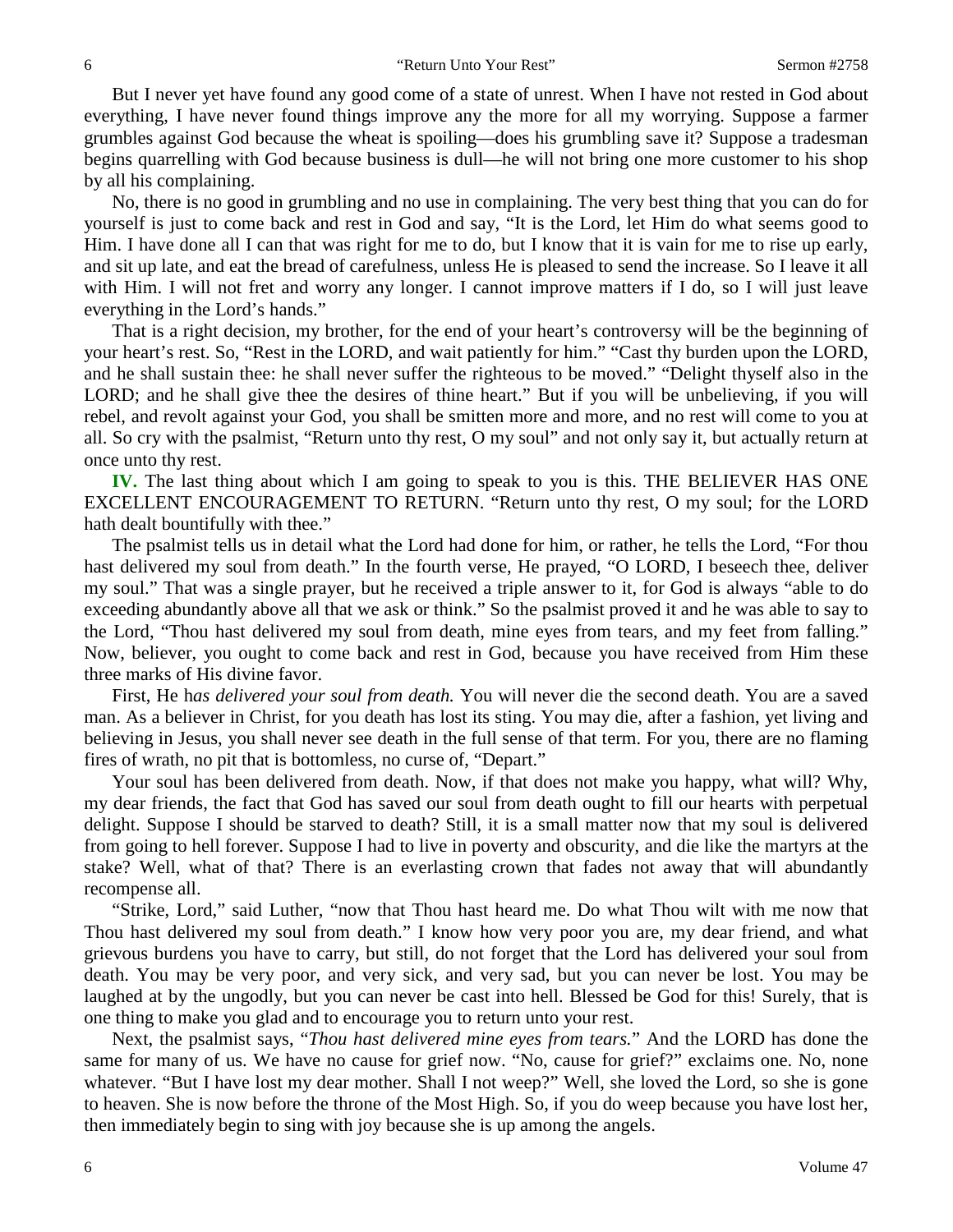"But I have lost my little child who was so very dear to me." Oh, well! in that case, you are mother to one who is praising God day and night. So wipe those tears away. I rather like the idea of a young person, at Brighton, who asked that she might have grey horses to draw her to her funeral. Why not? Why always have black ones? Why not have the white horses of delight? Let those who linger here sorrow that their loved ones have gone, but let them not be so ungenerous as not to sympathize in the eternal joy upon which righteous souls have entered.

No, wipe your tears away, for "ye sorrow not, even as others which have no hope. For if we believe that Jesus died and rose again, even so them also which sleep in Jesus will God bring with him."

"Oh, but!" cries another tried friend, "I have real cause for sorrow because I suffer so much and I am so poor." Well, if it is so, it will all be over soon and remember what the apostle says, "For our light affliction, which is but for a moment, worketh for us a far more exceeding and eternal weight of glory." "Yes," you say, "but still, you do not know how much I suffer." No, I do not, and you do not know how much I suffer, but I know this—if the two of us put all our sufferings together, they are not worthy to be compared with the eternal love of the blessed God who sent us all these aches and pains that we feel.

They are all sent by Him in love, so why should we cry over them? He has wiped our tears away, so let us not weep any more, or if tears must come, let the salt that is in them tend to our sanctification. But do not let us shed one rebellious tear—no, not even if all we have in the world were taken from us.

> *"Why should the soul a drop bemoan Who has a fountain near; A fountain which will ever run With waters sweet and clear?"*

If I have all things, I have them in my God. And if all things are gone from me, I would find them all again in Him.

Now, lastly, *God has also delivered our feet from falling*, as He did in the case of the psalmist. I know that one reason why so many do not fully rest is because they are afraid that they shall fall from grace—afraid that they shall dishonor their profession and so on. Now, dear friends, I hope that you will never get rid of the godly fear of falling into sin and never lose that holy insecurity with regard to yourself—but do not let that feeling extend to your God.

You know that our Lord Jesus Christ said, "My sheep hear my voice, and I know them, and they follow me: and I give unto them eternal life; and they shall never perish, neither shall any man pluck them out of my hand. My Father, which gave them to me, is greater than all; and no one is able to pluck them out of my Father's hand."

He has delivered your feet from falling, so He will keep you. Therefore, begin to praise Him and bless Him this very moment. Cast away that fear of being cast away, and sing Jude's doxology, "Now unto him that is able to keep you from falling, and to present you faultless before the presence of his glory with exceeding joy, to the only wise God our Saviour, be glory and majesty, dominion and power, both now and forever. Amen."

No, you have nothing at all to fret about. Your soul is delivered from death, your eyes from tears, your feet from failing—so rest, rest, rest, rest! You will glorify God by resting. One of the highest acts of devotion is to rest in the Lord. God grant it to you now, especially at His table, for His name's sake! Amen.

#### **EXPOSITION BY C. H. SPURGEON**

#### *PSALM 85*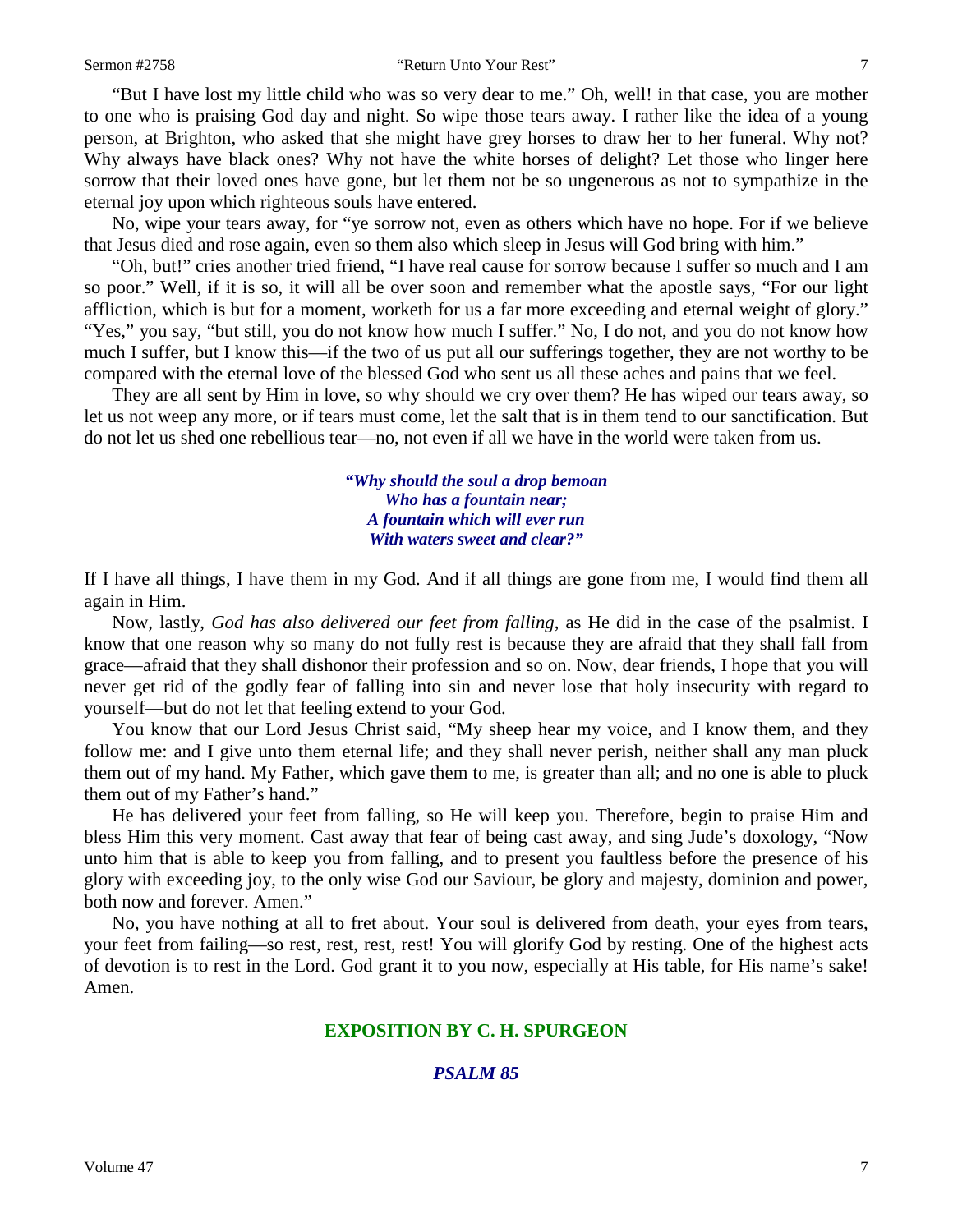In my brief comments upon this Psalm, I shall not feel bound to keep to the immediate occasion for which it was written, but shall seek to find a use for it in the present circumstances of God's saints.

**Verse 1.** *LORD, thou hast been favourable unto thy land: thou hast brought back the captivity of Jacob.*

Whenever you are in a low state of mind or heart, remember God's past lovingkindnesses. Recall the record of what He has done for His people in ages long gone by, for He is the same God forever and ever, and therefore what He has done in the past, He will do in the future. As the wise man said, "The thing that hath been, it is that which shall be; and that which is done is that which shall be done: and there is no new thing under the sun." It is certainly so concerning God's dealings.

"LORD, thou hast been favourable unto thy land," even when it was stained with sin. "Thou hast brought back the captivity of Jacob," even when that captivity was brought upon the people by their own fault. Lord, bring back my captivity! Be favorable unto me! Deliver me from my spiritual declensions and give me back my joy and peace!

#### **2.** *Thou hast forgiven the iniquity of thy people, thou hast covered all their sin. Selah.*

What a sweet subject for our meditation we found, last Lord's-day morning [Sermon #1492, The First Note of My Song] in those words of the psalmist, "Who forgiveth all thine iniquities"! Now, if God has indeed blotted out the sin of His people, what a plea this is to use with Him for all that we still need from Him! Will He pardon us and yet leave us to perish? Will He pay such a ransom price as the blood of His well-beloved Son to set us free from the bondage of sin, and then will He not help us even to the end? Will He not lift up our heavy heart and revive our drooping spirit?

Ah! that He will if we know how to plead His former mercy and to urge upon Him that, because He has forgiven our iniquity and covered all our sin, He should now heal our diseases, redeem our life from destruction, and crown us with lovingkindness and tender mercies.

# **3-4.** *Thou hast taken away all thy wrath: thou hast turned thyself from the fierceness of thine anger. Turn us, O God of our salvation, and cause thine anger toward us to cease.*

"Let us have a special application of the general mercy. Your wrath to Your children has passed away, so let us no longer sit down and cower beneath it, fearful of its terrors. Lord, bring us back to You! Our heart desires conversion, but You alone can give it to us to the full. Turn us, O God of our salvation, and we shall be turned."

**5.** *Wilt thou be angry with us for ever? wilt thou draw out thine anger to all generations?*

"You might well do so if You were dealing with us only according to the strict requirements of Your righteous law, but we are Your children, Lord, and is a father always angry with his children? You have forgiven us our iniquity and therefore the great cause of Your wrath against us is gone. Now, O Lord, reveal Your love to us! Let us not any longer be under the sense of our guilt, or feel the absence of the joy and peace which You give to those whom You forgive."

#### **6.** *Wilt thou not revive us again: that thy people may rejoice in thee?*

"We have got down very low, great God. We have been, these last six days, mixing with the world and perhaps, we have forgotten You. Come to us, we pray You. Give us fresh life! 'Revive us again.' Many a time have You, spiritually, raised us up as from the grave's mouth. Will You not do it again? All that You have done for us in the past will be lost if You do not continue Your mercy to us. 'Wilt thou not revive us again?' You love to see us happy and You are Yourself the happy God. Oh, make us happy, too, by reviving us, 'that thy people may rejoice in thee'!"

**7.** *Show us thy mercy, O LORD, and grant us thy salvation.* 

So far, the Psalm is a prayer. Now the psalmist seems to stop and wait for the answer to his supplication. Beloved, always do that when you pray. When you have spoken to God, wait for Him to speak to you. Do not let it appear that your prayer needs no answer, but really expect a reply to it and then, in patience and in silence, wait for it.

**8.** *I will hear what God the LORD will speak: for he will speak peace unto his people, and to his saints: but let them not turn again to folly.*